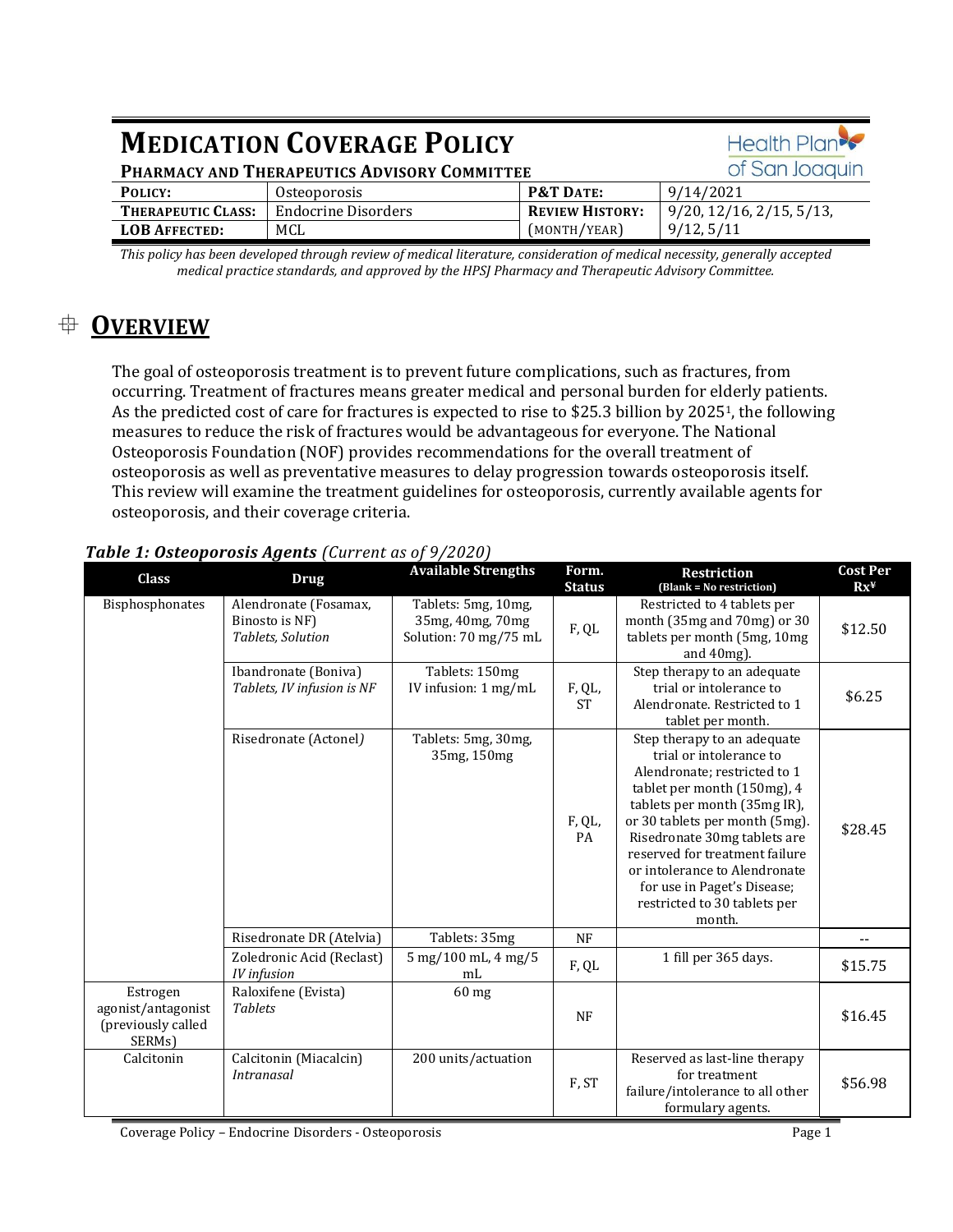| Tissue-Selective<br>Estrogen Complex | Conjugated<br>estrogens/bazedoxifene<br>(Duavee)<br><b>Tablets</b> | 20 mg/0.45 mg    | <b>NF</b>        |                                                                                                                                                                                                                                                                      |            |
|--------------------------------------|--------------------------------------------------------------------|------------------|------------------|----------------------------------------------------------------------------------------------------------------------------------------------------------------------------------------------------------------------------------------------------------------------|------------|
| Parathyroid<br>Hormone<br>Analogs    | Teriparatide (Forteo)<br>SQ injection                              | 600 mcg/2.4 mL   | F, PA,<br>SP, QL | Reserved for treatment of<br>osteoporosis as evidenced by<br>documented t-score <- 2.5 in<br>patients with treatment failure<br>to or intolerance to<br>Abaloparatide. 1 pen per 28<br>days.                                                                         | \$3,524.16 |
|                                      | Abaloparatide (Tymlos)<br>SQ injection                             | 3120 mcg/1.56 ml | F, PA,<br>SP, QL | Reserved for treatment of<br>osteoporosis as evidenced by<br>t-score <- 2.5 in patients with<br>treatment failure to one<br>bisphosphonate or intolerance<br>to two bisphosphonates OR<br>patients with t-score $\leq$ -3.0<br>with back pain. 1 pen per 30<br>days. | \$1,946.97 |
| RANKL inhibitor                      | Denosumab (Prolia)<br>SQ injection                                 | $60$ mg/mL       | F, PA,<br>SP. QL | Reserved for treatment of<br>osteoporosis as evidenced by<br>t-score <- 2.5 in patients with<br>treatment failure to one<br>bisphosphonate or intolerance<br>to two bisphosphonates. 1 fill<br>per 180 days.                                                         | \$1,534.55 |
| Sclerostin Inhibitor                 | Romosozumab (Evenity)<br>SQ injection                              | 10mg mg/1.17 ml  | F, PA,<br>SP, QL | Reserved for treatment of<br>osteoporosis as evidenced by<br>t-score <- 2.5 in patients with<br>treatment failure to one<br>bisphosphonate or intolerance<br>to two bisphosphonates. 2<br>pens per 30 days.                                                          | \$2,189.98 |

F = Formulary, QL = Quantity Limit, ST = Step therapy, PA = Prior Authorization required. SP = Specialty Pharmacy RANKL = Receptor Activator of Nuclear Factor kappa-B Ligand

# *Clinical Justification:*

### **World Health Organization Criteria for Classification of Osteopenia and Osteoporosis**

| Category                   | T-score                                   |
|----------------------------|-------------------------------------------|
| Normal                     | $-1.0$ or above                           |
| Low bone mass (osteopenia) | Between -1 and -2.5                       |
| Osteoporosis               | -2.5 or below                             |
| Severe Osteoporosis        | -2.5 and below with history of a fracture |

The NOF recommends that pharmacologic therapy should be reserved for postmenopausal women and men aged 50 years or older who represent with the following 3 categories:

- History of hip or vertebral fracture (vertebral fractures may be clinical or asymptomatic)
- T score of -2.5 or less at the femoral neck, or spine after appropriate evaluation to exclude secondary causes
- Low bone mass (T score between -1.0 and -2.5 at the femoral neck or spine) and a 10 year probability of a hip fracture of 3% or higher or a 10 year risk of a major osteoporosisrelated fracture of 20% or greater based on the US adapted WHO absolute fracture risk model (Fracture Risk Algorithm: FRAX)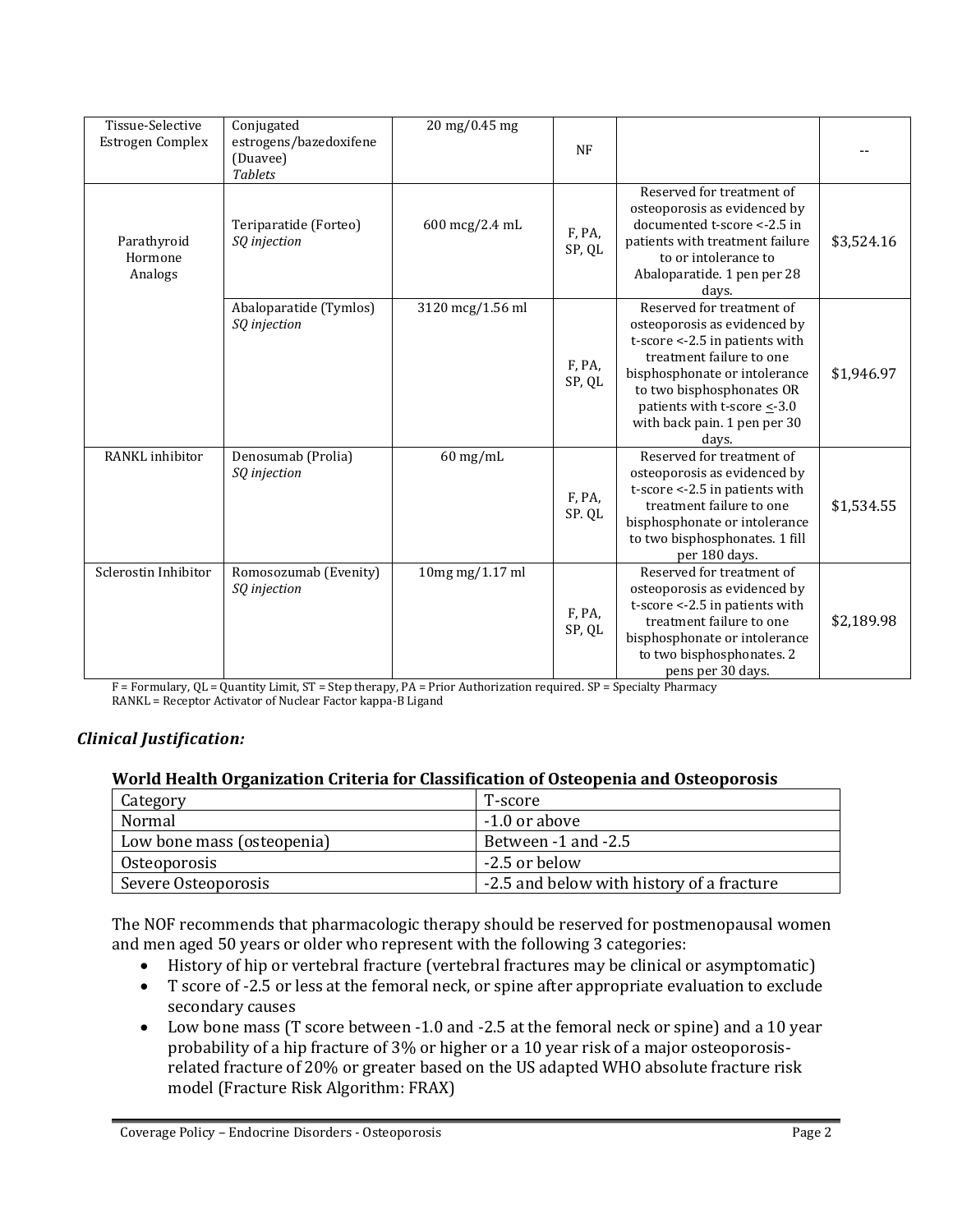Bisphosphonates in combination with calcium and vitamin D supplementation are recognized by the National Osteoporosis Foundation Guidelines as first-line therapy for osteoporosis. In regards to all other treatment modalities, very little direction is provided.

Miacalcin has yet to prove its efficacy in decreasing fracture risk or incidence, however, as it is a recommended agent that has not proven to be harmful or have any significant risks, it is available as a last line agent after all other options have failed or are contraindicated.

Due to uncertainty in its benefits and a higher risk of thromboembolism, Duavee is not on formulary.

Prolia has been shown to have comparable health benefits to alendronate and similar effectiveness to Forteo. However, Prolia is only dosed every 6 months, whereas Forteo is dosed daily. Along with the possible benefit of improved patient adherence to Prolia, Prolia is also more cost-effective, making it the better alternative to treatment failure of bisphosphonate therapy.

Duration of therapy needs to be individualized. The recommendation for 5 years of therapy may be appropriate for some, but not for other patients. Drug holidays are not recommended for those on Prolia since the protection from vertebral fracture may be lost within 3-18 months after discontinuation. <sup>7</sup>

# *Triage:*

- *Appropriate diagnosis (labs/clinical documentation of osteoporosis)*
- *Past medication history related to treating osteoporosis*
- *History of osteoporosis medication intolerances*

# **EVALUATION CRITERIA FOR APPROVAL/EXCEPTION CONSIDERATION**

Below are the coverage criteria and required information for each agent. These coverage criteria have been reviewed approved by the HPSJ Pharmacy & Therapeutics (P&T) Advisory Committee. For conditions not covered under this Coverage Policy, HPSJ will make the determination based on Medical Necessity as described in HPSJ Medical Review Guidelines (UM06).

### **Bisphosphonates**

## *Alendronate (Fosamax), Ibandronate (Boniva), Risedronate (Actonel), Zoledronate (Reclast)*

#### **Coverage Criteria:**

- $\circ$  Boniva (Ibandronate Sodium) is step therapy to an adequate trial or intolerance to alendronate.
- o Actonel (Risedronate) 150mg, 35mg IR, and 5mg tablets are step therapy to an adequate trial or intolerance to alendronate.
- o Actonel (Risedronate) 30mg tablets are reserved for treatment failure or intolerance to Alendronate for use in Paget's Disease.

### **Limits:**

- o Alendronate:
	- Alendronate 35mg and 70 mg is restricted to 4 tablets per month.
	- Alendronate 5mg, 10mg, and 40mg is restricted to 30 tablets per month.
- o Ibandronate: Restricted to 1 tablet per month.
- o Risedronate:
	- Risedronate 150mg is restricted to 1 tablet per month.
	- Risedronate 35mg IR is restricted to 4 tablets per month.
	- Risedronate 5mg is restricted to 30 tablets per month.
	- Risedronate 30mg is restricted to 30 tablets per month.
- o Zoledronate: Restricted to 1 fill per 365 days.

#### **Required Information for Approval:**

o Ibandronate: Fill history or documentation of intolerance to alendronate.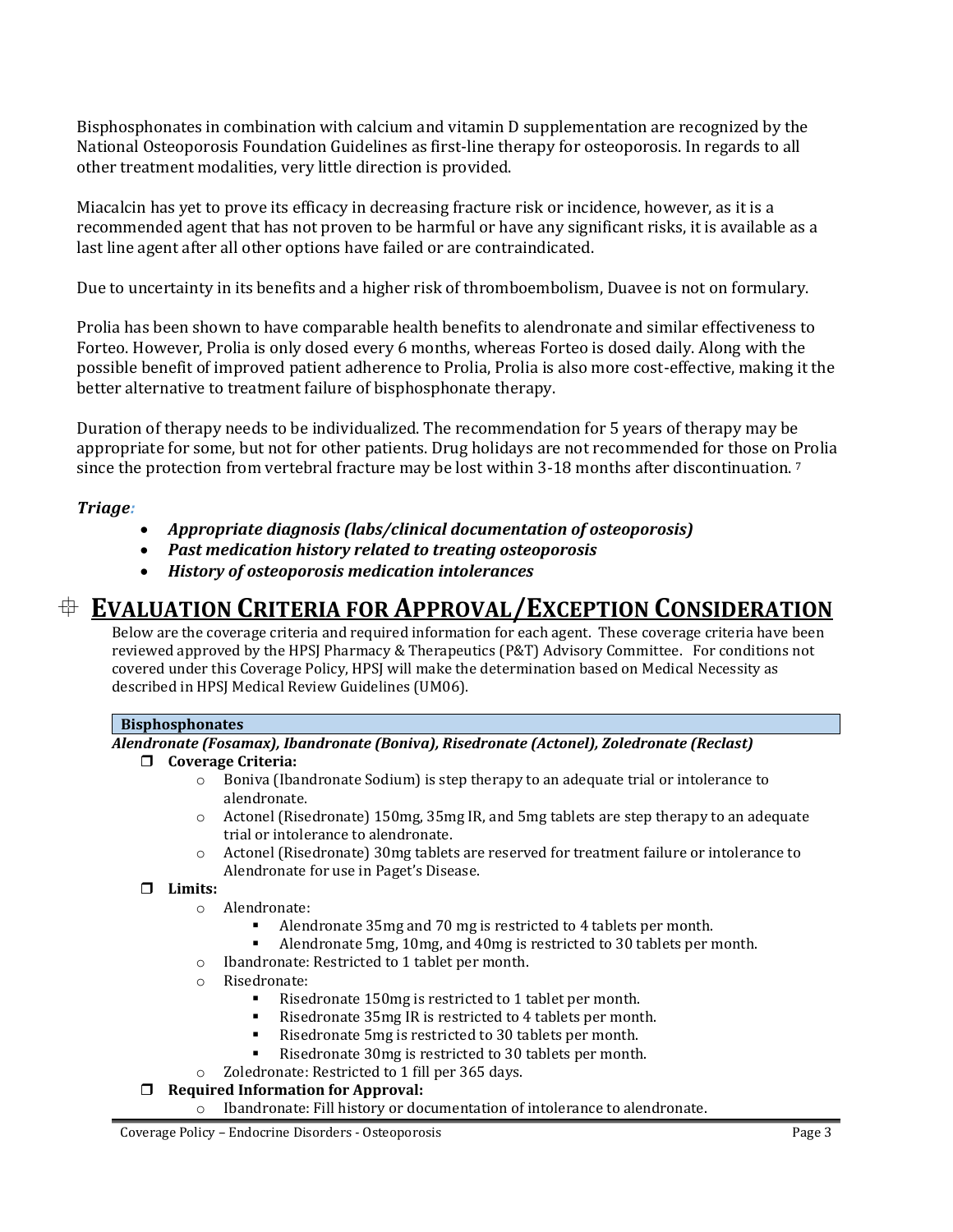- o Risedronate 150mg, 35mg IR, 5mg: Fill history or documentation of intolerance to alendronate.
- o Risedronate 30mg: Fill history or documentation of intolerance to alendronate and Paget's Disease.
- o Zoledronate: Documentation of inability to swallow tablets.

#### **Calcitonin**

*Calcitonin (Miacalcin)*

- **Coverage Criteria:** Calcitonin nasal spray is reserved as last-line therapy for treatment failure/intolerance to ALL other formulary agents.
- **Limits:** None
- **Required Information for Approval:** Fill history or documentation of treatment failure/intolerance to ALL other formulary agents

#### **Parathyroid Hormone**

#### *Abaloparatide (Tymlos)*

- **Coverage Criteria:** Abaloparatide is reserved for any of the following: [1] treatment failure to bisphosphonate with calcium therapy, defined as progression of bone loss or fracture occurring while on therapy; [2] intolerance to 2 formulary bisphosphonates; or [3] patients with a T-score of the spine of less than or equal to -3.0 with back pain.
- **Limits:** 1 pen (1.56 ml) per 28 days. Restricted to specialty pharmacy. Limited to 24 total months of treatment.
- **Required Information for Approval:** 
	- o Clinical evidence of osteoporosis via a documented t-score <-2.5
	- o Treatment failure to one bisphosphonate with calcium treatment OR failure/intolerance to 2 formulary bisphosphonates

#### *Teriparatide (Bonsity)*

- **Coverage Criteria:** Teriparatide is for treatment of osteoporosis as evidenced by documented Tscore <-2.5 in patients with treatment failure or intolerance to Abaloparatide.
- **Limits:** 1 pen (2.4ml) per 28 days. Restricted to specialty pharmacy. Limited to 24 total months of treatment.
- **Required Information for Approval:** 
	- o Clinical evidence of osteoporosis via a documented t-score <-2.5
	- o Treatment failure or intolerance to Abaloparatide

#### **Receptor Activator of Nuclear kappa-B Ligand Inhibitor**

#### *Denosumab (Prolia)*

- **Coverage Criteria:** Prolia is reserved for treatment failure to bisphosphonate with calcium therapy, defined as progression of bone loss or fracture occurring while on therapy OR intolerance to 2 formulary bisphosphonates.
- **Limits:** Limited to 1 fill per 180 days. Restricted to specialty pharmacy.

#### **Required Information for Approval:**

- o Clinical evidence of osteoporosis via a documented t-score <-2.5
- o Treatment failure to 1 year of bisphosphonate with calcium treatment OR failure/intolerance to 2 formulary bisphosphonates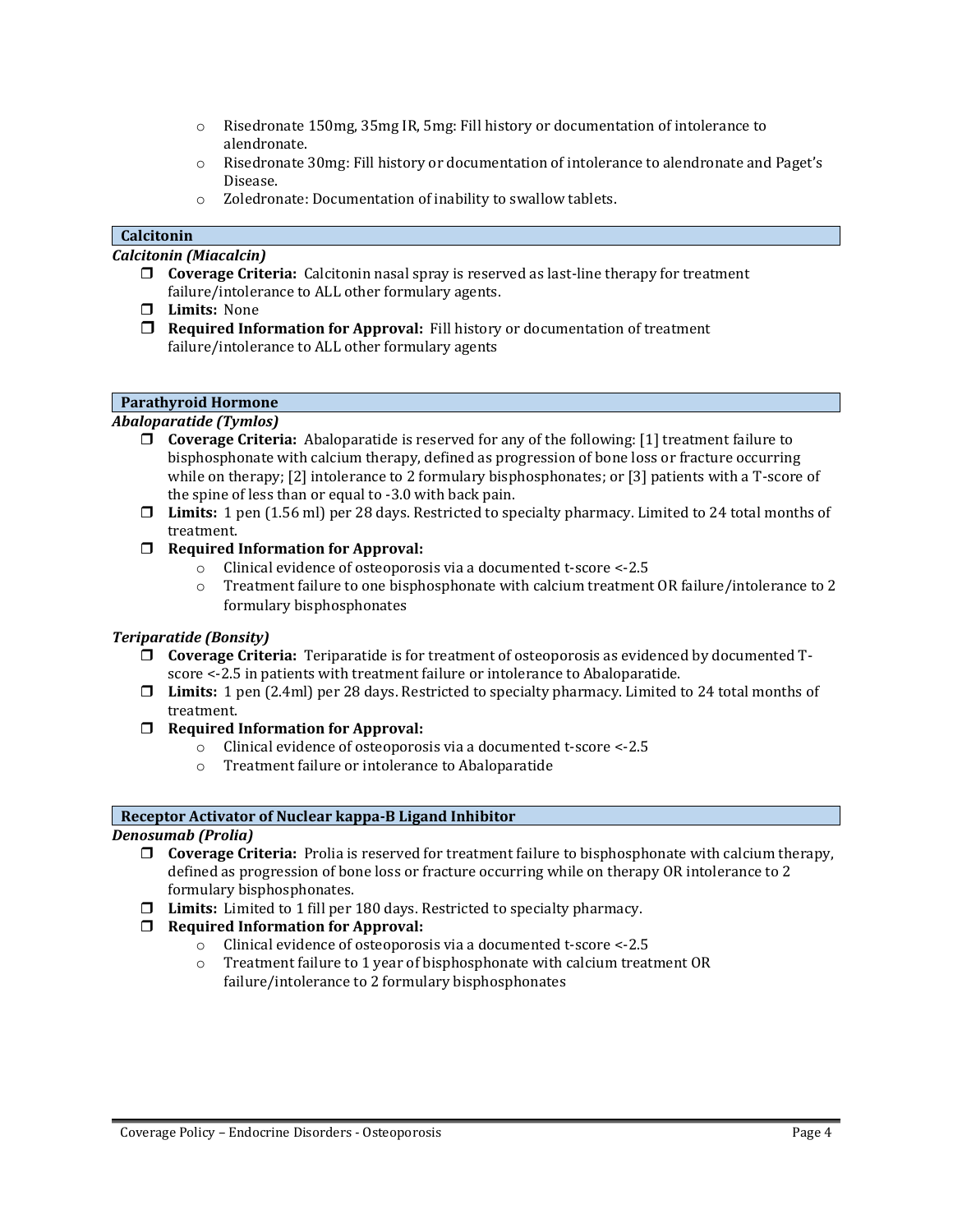#### **Sclerostin Inhibitor**

#### *Romosozumab (Evenity)*

- **Coverage Criteria:** Evenity is reserved for treatment failure to bisphosphonate with calcium therapy, defined as progression of bone loss or fracture occurring while on therapy OR intolerance to 2 formulary bisphosphonates.
- **Limits:** 2 pens (1.17ml each) per 30 days. Restricted to specialty pharmacy. Limited to 12 total months of treatment.
- **Required Information for Approval:** 
	- o Clinical evidence of osteoporosis via documented t-score < -2.5
	- o Treatment failure to one bisphosphonate with calcium treatment OR failure/intolerance to 2 formulary bisphosphonates
	- o No previous history of heart attack or stroke

# **REFERENCES**

- 1. Office of the Surgeon General (US). *Bone Health and Osteoporosis: A Report of the Surgeon General.* Rockville (MD): Office of the Surgeon General (US); 2004.
- 2. National Osteoporosis Foundation. Clinician's Guide to Prevention and Treatment of Osteoporosis. Washington, DC: National Osteoporosis Foundation; 2014.
- 3. Tymlos [package insert]. Radius Health, Incorporated. Waltham, Massachusetts. April 2017.
- 4. Hattersley G, Dean T, Corbin BA, et al. Binding Selectivity of Abaloparatide for PTH-Type-1-Receptor Conformations and Effects on Downstream Signaling. *Endocrinology* 2016; 157:141-149.
- 5. Miller P, Hattersley, G, et al. Effects of Abaloparatide vs Placebo on New Vertebral Fractures in Postmenopausal Women with Osteoporosis A Randomized Control Trial. *JAMA*. 2016;316(7):722-733
- 6. US Preventive Services Task Force. Screening for osteoporosis to prevent fractures: US Preventative Services Task Force recommendation statement. *JAMA* 2018;319(24):2521-2531.
- 7. Camacho PM, Petak SM, Binkley N, et al. American Association of Clinical Endocrinologists and American College of Endocrinology: clinical practice guidelines for the diagnosis and treatment of postmenopausal osteoporosis—2016. *Endo Pract* 2016;22;(suppl 4):S1-S42.
- 8. World Health Organization. WHO Scientific Group on the assessment of osteoporosis at primary health care level: Summary meeting report; May5-7, 2004, Brussels, Belsium. Geneva, Switzerland: World Health Organization, 2007;1- 17.
- 9. Dolores Shoback, Clifford J Rosen, Dennis M Black, Angela M Cheung, M Hassan Murad, Richard Eastell, Pharmacological Management of Osteoporosis in Postmenopausal Women: An Endocrine Society Guideline Update, *The Journal of Clinical Endocrinology & Metabolism*, Volume 105, Issue 3, March 2020, Pages 587– 594, <https://doi.org/10.1210/clinem/dgaa048>
- 10. Evenity [package insert]. Amgen. Thousand Oaks, CA 91320. April 2019
- 11. Saag KG, Peteren J, Brandi ML, et al. Romosozumab or alendronate for fracture prevention in women with osteoporosis. *N Engl J Med* 2017; 377: 1417-1427.
- 12. Cosman F, Crittenden DB, Ferrari S, et al. FRAME study: the foundation effect of building bone with 1 year of romosozumab leads to continued lower fracture risk after transition to denosumab. *J Bone Miner Res* 2018;33:1219- 1226.
- 13. Camacho, P., Petak, S., Binkley, N., Diab, D., Eldeiry, L., Farooki, A., Harris, S., Hurley, D., Kelly, J., Lewiecki, E., Pessah-Pollack, R., McClung, M., Wimalawansa, S. and Watts, N., 2020. AMERICAN ASSOCIATION OF CLINICAL ENDOCRINOLOGISTS/AMERICAN COLLEGE OF ENDOCRINOLOGY CLINICAL PRACTICE GUIDELINES FOR THE DIAGNOSIS AND TREATMENT OF POSTMENOPAUSAL OSTEOPOROSIS—2020 UPDATE. *Endocrine Practice*, 26(Supplement 1), pp.1-46.
- 14. https://www.accessdata.fda.gov/drugsatfda\_docs/appletter/2019/761062Orig1s000ltr.pdf
- 15. Liu CL, Lee HC, Chen CC, Cho DY. Head-to-head comparisons of bisphosphonates and teriparatide in osteoporosis: a meta-analysis. Clin Invest Med. 2017 Jun 26;40(3):E146-E157. doi: 10.25011/cim.v40i3.28394. PMID: 28653616.
- 16. Benjamin Z Leder, Bruce Mitlak, Ming-yi Hu, Gary Hattersley, Richard S Bockman, Effect of Abaloparatide vs Alendronate on Fracture Risk Reduction in Postmenopausal Women With Osteoporosis, The Journal of Clinical Endocrinology & Metabolism, Volume 105, Issue 3, March 2020, Pages 938–943, <https://doi.org/10.1210/clinem/dgz162>
- 17. Forteo (teriparatide) [package insert]. Eli Lilly and Company. Indianapolis, IN 46285. November 2020.